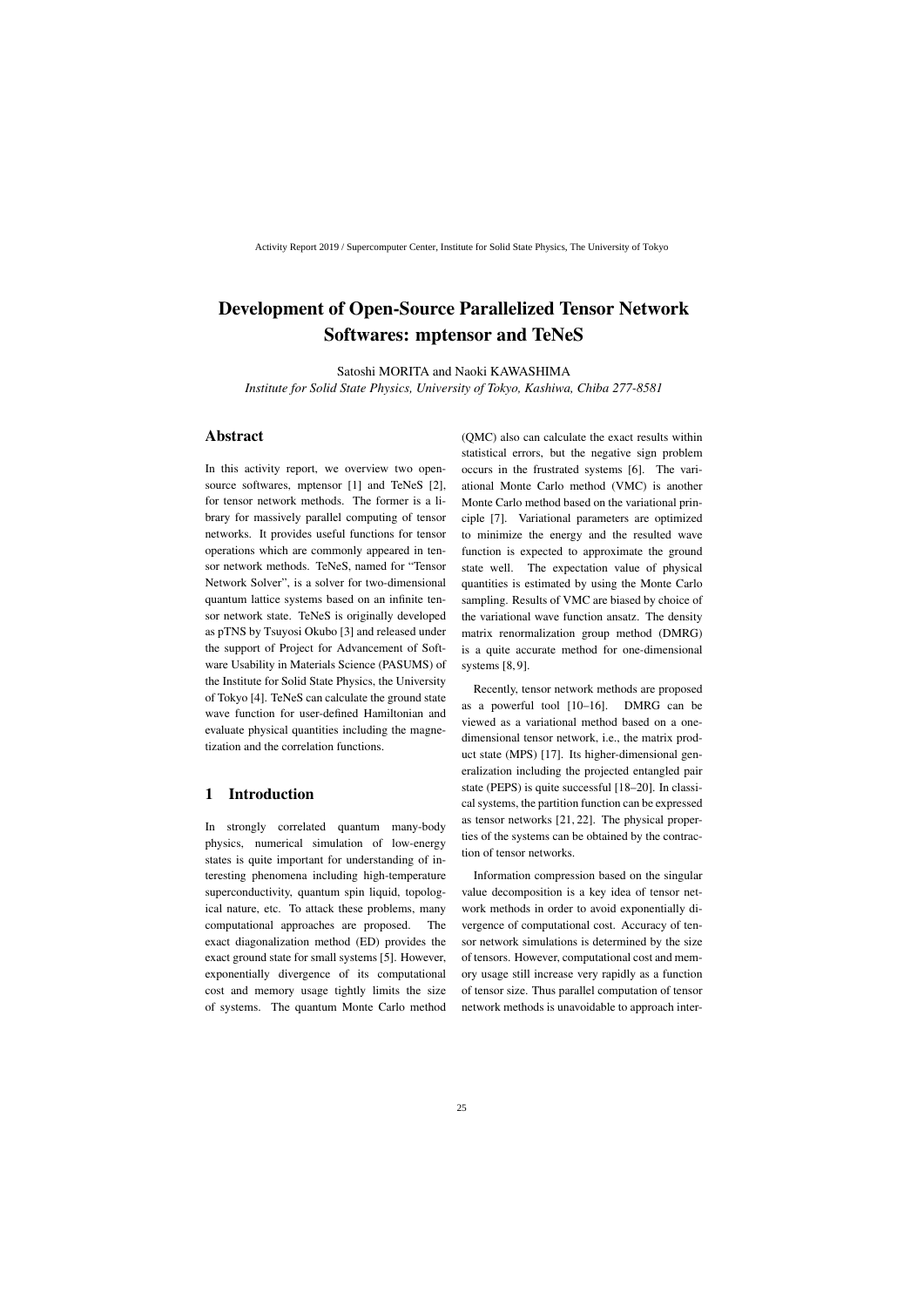

Figure 1: Hierarchical structure of tensor network calculations. Our softwares, TeNeS and mptensor, belongs to the top and middle levels. The softwares written in red support parallel computation on a distributed memory system.

esting phenomena.

Tensor network calculations are classified in hierarchical structure as shown in Fig. 1. The top level is lattice model solvers of tensor network methods. iTensor [23] and TenPy [24] are a famous software for MPS in this level. The former is written in C++ language but the latter is a Python package. The middle level provides a framework for tensor calculations including tensor contraction and tensor decomposition A C++ library, Uni10 [25] and a famous Python package NumPy [26] are in this level. Recently, a team of Google released a Python library "Tensor-Network" for physics and machine learning [27]. Since almost tensor calculations are written as matrix operations, this level is a kind of wrapper to a library for linear algebra, which is the bottom level. The well-known libraries, LAPACK [28] is located in this level.

As we mentioned before, parallel computation of tensor network methods is necessary to investigate interesting physical phenomena within sufficient accuracy. However, the softwares listed in the previous paragraph are not parallelized. To resolve this situation, we are developing two softwares, mptensor [1] and TeNeS [2] (Fig. 2). mptensor is an open-source C++ library for parallel computation of tensor networks on a distributed memory



Figure 2: Logo images of mptensor and TeNeS. The latter represents a shape of a local tensor in the tensor network state.

mptensor

system. It provides many tensor operations commonly used in tensor network methods. mptensor uses ScaLAPACK [29] which is a paralell version of LAPACK, and supports MPI/OpenMP hybrid parallel computing. On the other hand, TeNeS is a lattice solve built on mptensor. It can solve quantum many-body problems on a two-dimensional infinite lattice based on a infinite tensor network wavefunction. TeNeS originates from pTNS developed by Tsuyoshi Okubo [3]. The official version of TeNeS (v1.0) is released on April 2020 under the support of the support of Project for Advancement of Software Usability in Materials Science (PASUMS) of the Institute for Solid State Physics, the University of Tokyo [4].

In the next section, we briefly review tensor network methods and introduce graphical representations of tensor networks. In the third and fourth sections, we introduce our softwares and show its performance. The last section is devoted to summary.

### 2 Basics of tensor networks

In many-body problems, a huge tensor often appears naturally. One typical example is a coefficient in a wave function of a quantum *N*-body system

$$
|\psi\rangle = \sum C_{i_1 i_2 \cdots i_N} |i_1\rangle |i_2\rangle \cdots |i_N\rangle, \qquad (1)
$$

where  $|i_x\rangle$  denotes a basis states on a site *x* and  $C_{i_1 i_2 \cdots i_N}$  can be regarded as a *N*-rank tensor. The number of elements in such a tensor is  $O(d^N)$  if each index takes a value from 1 to *d*. Here *d* corresponds the degrees of freedom on each site. Since computational cost grows exponentially with the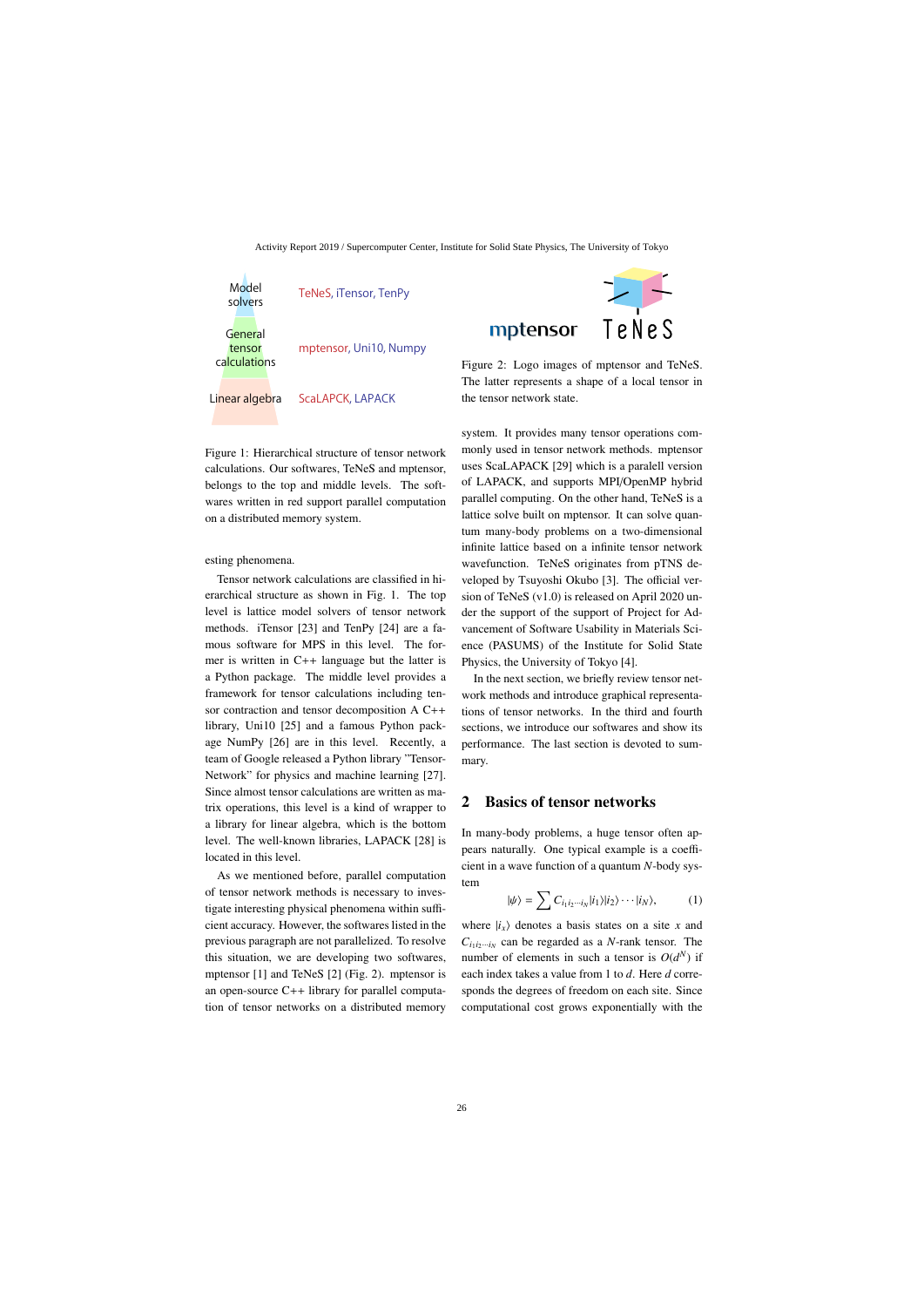system size  $N$ , it is difficult to treat such a huge tensor directly.

A tensor network effectively represents a manyindex tensor by decomposing it into small tensors only with a few indices, like as,

$$
C_{i_1i_2\cdots i_N} = \sum_{\{k_j\}} T_{i_1k_1k_2} T'_{i_2i_3k_2k_3} T''_{i_4k_3k_4k_5} \cdots \,. \tag{2}
$$

We introduce new indices  $k_1, k_2, \dots$ , which connect between small tensors. Summation over these indices is nothing but tensor contraction. Since  $k_j$ does not represent any physical degrees of freedom, it is called a virtual index. On the other hand, the original indices in  $C_{i_1 i_2 \cdots i_N}$  are named the physical indices. If the dimension of each virtual index is *D* and each tensor has *z* indices, the number of elements in each tensor is  $O(D^z)$ . When the number of tensors in a tensor network is polynomial in *N*, tensor network methods reduce exponentially large computational cost to polynomial order.

In a tensor network, many small tensors connect each other by virtual indices. Its mathematical expression becomes messy for large networks. A graphical representation of tensor networks is useful and intuitive. A tensor is represented by an object (circle, square, etc.) and its indices is shown by lines from a tensor. In other words, a tensor locates on a node of a graph and its indices correspond to edges. Several examples are shown in Fig. 3(a). Clearly, a scalar has no index, a vector has only one leg, and a matrix has two legs. By using terminology of the graph theory, an index of a tensor is also called as a bond, and the dimension of index is a bond dimension. A bond connecting between two tensors indicates tensor contraction of two tensors. For example, a graphical representation of matrix multiplication  $C_{ij} = \sum_k A_{ik} B_{kj}$  is shown in Fig. 3(b).

Of course, decomposition of a huge tensor into a tensor network is approximation. Its accuracy depends on the virtual bond dimension *D* and a shape of network. As a variational state for the ground state of the quantum many-body problems, several kinds of structures are proposed. One of the simplest network is the matrix product state (MPS), whose wave function is written as a product of ma-



Figure 3: Graphical representation of tensor networks. (a) A tensor is represented by a node of graph and indices of a tensor corresponds to edges. (b) A graphical representation of matrix multiplication,  $C_{ij} = \sum_k A_{ik} B_{kj}$ .

trices,

$$
C_{i_1i_2\cdots i_N} = \sum_{\{k_j\}} M_{i_1k_1}^{(1)} M_{i_2k_1k_2}^{(2)} M_{i_3k_2k_3}^{(3)} \cdots M_{i_Nk_{N-1}}^{(N)}.
$$
 (3)

Note that the three-index matrix  $M_i^{(n)}$ *i*<sub>*n*</sub> $k_{n-1}$ </sub> $k_n$  can be regarded as a matrix when the physical index  $i_n$ fixed. Its graphical representation is shown in Fig. 4(a). This form can be easily derived by iteration of the singular value decomposition. The MPS is appeared in DMRG and achieves great success in simulations of the one-dimensional gapped systems [17]. The projected entanglement pair state (PEPS) [19] is two-dimensional generalization of MPS (Fig. 4(b)).

Important feature of PEPS is the fact that it satisfies the area law for the entanglement entropy [30]. The area law states that the entanglement entropy in the ground state of a region *A* is proportional to <sup>|</sup>∂*A*|, the boundary area of the region. The entanglement entropy of a tensor network state is bounded by the number of bonds which connects a region *A* and its complement. If we consider an  $L \times L$  region, the entanglement entropy of PEPS clearly scales as *O*(*L*), which satisfies the area law in two-dimensional systems. In critical (gapless) one-dimensional systems, entanglement entropy logarithmically increases with the system size. Since entanglement entropy of MPS is bounded from above by log *D*, MPS can not represent entanglement structure of such a system.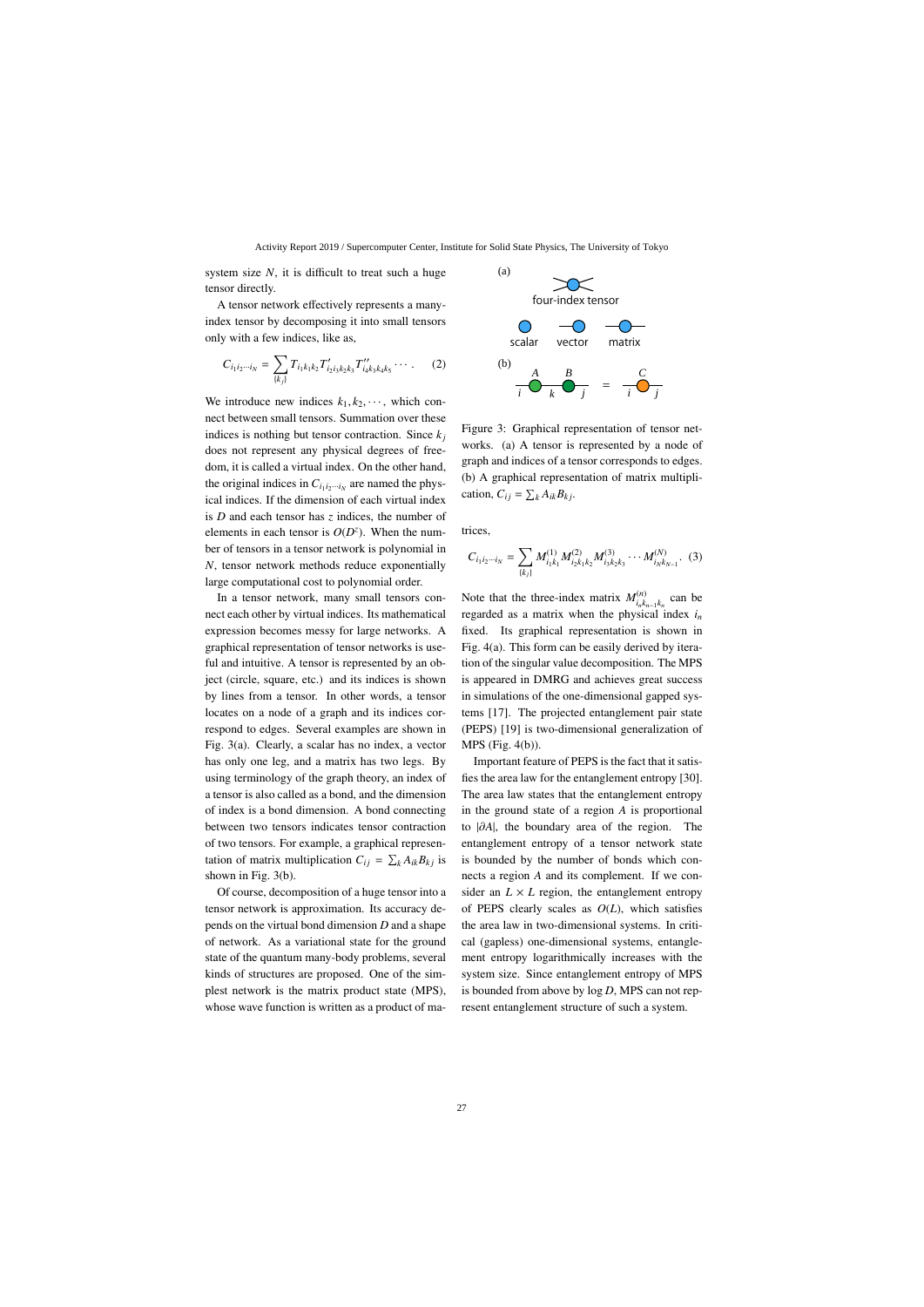

Figure 4: Some structures of tensor network states. The black (red) line indicates physical (virtual) bonds. (a) The matrix product state. (b) The projected entanglement pair state. (c) The multi-scale entanglement renormalization ansatz.

The multi-scale entanglement renormalization ansatz (MERA) shown in Fig. 4(c) resolves this problem by introducing additional dimension [31]. When we split the system into two parts, we need to cut *O*(log *L*) bonds in the MERA wavefunction, which indicates that upper bound of entanglement entropy is  $O(\log L)$  instead of  $O(1)$ .

Important problems in a tensor network wavefunction for the ground state are how to calculate expectation values and how to optimize tensor elements based on the variational principle. These problems are touched in the fourth section.

Another important application is tensor network representation of the partition function in the statistical physics. The simplest example is the transfer matrix method for one-dimensional classical systems, in which the partition function is written as a product of transfer matrices. In the classical Ising chain with the Hamiltonian  $H =$  $-J \sum_i S_i S_{i+1}$ , the transfer matrix is given as a 2×2 matrix,

$$
M = \begin{pmatrix} e^{\beta J} & e^{-\beta J} \\ e^{-\beta J} & e^{\beta J} \end{pmatrix}, \qquad M_{ij} = e^{\beta J S_i S_j} \qquad (4)
$$

where  $\beta$  denotes the inverse temperature and  $S_i$ takes  $\pm 1$ .

A generalization of the transfer matrix to higher dimensional systems is possible. Let us consider the square lattice tilted by 45 degrees and put a local tensor on half of plaquettes as shown in Fig.5. Obviously an index of a tensor corresponds to the



Figure 5: A tensor network representation of a classical spin model on the square lattice.

direction of spins. Tensor elements for the Ising model are written as

$$
T_{ijkl} = e^{\beta J (S_i S_j + S_j S_k + S_k S_l + S_l S_i)}.
$$
 (5)

Another sophisticated way to obtain a tensor network representation is based on the singular value decomposition of the bond Boltzmann factor *W*. In the Ising model, *W* is  $2 \times 2$  matrix with  $W_{ss'}$  = *e*β*Jss* . From the singular value decomposition,  $W = U\Sigma V^{\dagger}$ , we obtain a local tensor as

$$
\tilde{T}_{ijkl} = \sum_{s} \sqrt{\sigma_i \sigma_j \sigma_k \sigma_l} U_{si} U_{sj} V_{sk}^* V_{sl}^*, \qquad (6)
$$

where  $\sigma_i$  denotes the singular value of *W*. In contrast to the previous example, a network of  $\tilde{T}$  is the same as the original lattice of the model.

Contraction of the tensor network is a quite important task of tensor network methods. For quantum systems, it appears in the inner product of two tensor network states and the expectation value of physical quantities. In the classical systems, it directly relates to the partition function. However, exact contraction is usually impossible because of exponentially large computational cost. The tensor renormalization group method (TRG) [32] provides an efficient contraction scheme, which is based on the real-space renormalization group (Fig. 6). Let us consider a tensor network on the square lattice. A local tensor with four indices is approximated by the product of two threeindex tensors, which are calculated by the truncated singular value decomposition. Then the coarse-grained tensor is obtained by contraction of four tensors. This step is regarded as a real-space renormalization with scaling factor  $b = \sqrt{2}$ . After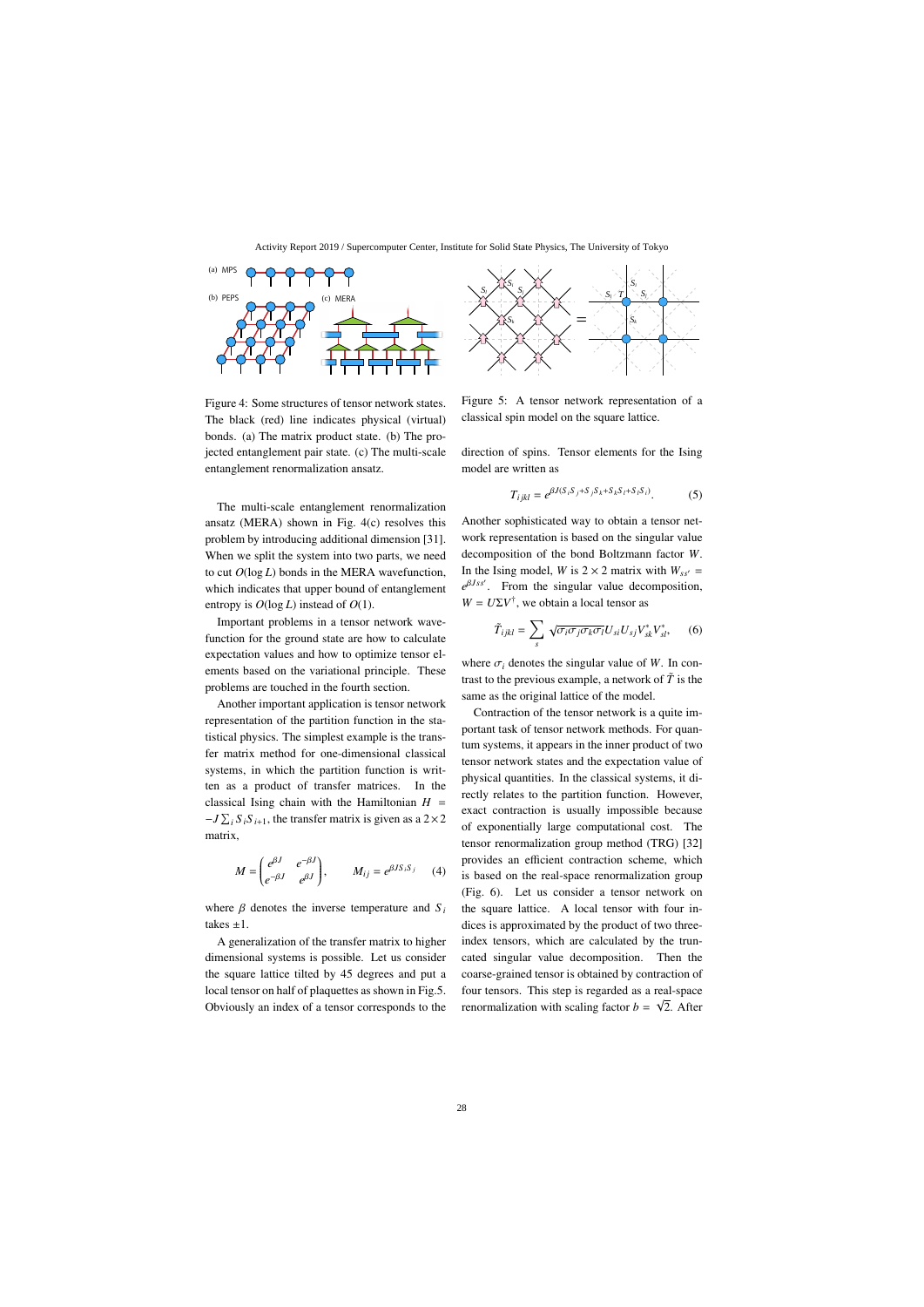*t* times iteration of TRG steps, the trace of tensor,  $Z = \sum_{i,j} T_{ijij}$ , corresponds to the partition function with  $N = 2<sup>t</sup>$  under the periodic boundary condition. The animation of TRG method is available in Ref. [33]. Although the computational cost of the original TRG method is  $O(D^6)$ , we showed that it can be reduced to  $O(D^5)$  by using a randomized algorithm for the singular value decomposition [34].

Many derivatives of TRG are proposed as a more efficient and accurate method [35–38]. Since the higher-order tensor renormalization group (HOTRG) [35] can be used in a higherdimensional system, it attracts attention also from computational elementary particle physics. Recently we proposed a calculation method for higher-order moments of physical quantities based on HOTRG [39]. We showed that the finite-size scaling analysis provides critical exponents and distinguishes the weakly first-order and the continuous transitions. The TRG method can also be applicable to systems with open boundaries. The fixed-point boundary tensor at criticality has the information of the conformal tower described by the boundary conformal field theory [40, 41].

### 3 mptensor

mptensor is a C++ library for parallel computation of tensor networks and provides tensor operations used commonly in tensor network methods [1]. Its target users are researchers who want to parallelize their codes of tensor network methods. To make it easy to translate a serial code written with Python to a parallelized C++ code, interface of mptensor is as much like as NumPy [26], which is a famous



Figure 6: Diagrams of the TRG method.



Figure 7: The class structure of mptensor.

Python module of a multi-dimensional array and is a de-facto standard in the field of machine learning.

For high-performance computing, mptensor supports hybrid parallel computing using MPI and openMP. With MPI, mptensor distributes tensor elements based on a block-cyclic matrix uses ScaLAPACK, which is a library for linear algebra on distributed-memory machines [29]. A tensor is matricized and distributed by the block-cyclic way. mptensor also supports LAPACK for a system without MPI.

#### 3.1 Class structure

mptensor is composed of three classes as shown in Fig. 7. The Tensor class is a main object of mptensor, which represents a tensor and corresponds to ndarray in NumPy. In the Tensor class, a tensor is automatically matricized and it elements are stored in a Matrix object. mptensor has two kinds of Matrix classes, a wrapper class of a linear-algebra library. One uses ScaLAPACK and the other LAPACK, which are separated by C++ namespace.

The Index class is a short array of non-negative integers to represent an index of a tensor. The Shape and Axes classes are just an alias of the Index class. These classes have a simple constructor to mimic a list of Python. The index class can create the same list by  $Index(1,2,3)$  as well as Python can easily create a list of integer by  $[1, 2, 3]$ , . For C++11, an initializer list  $\{1, 2, 3\}$ is also available instead of the index class.

The Tensor class is implemented as a template class. Its template parameters specify a Matrix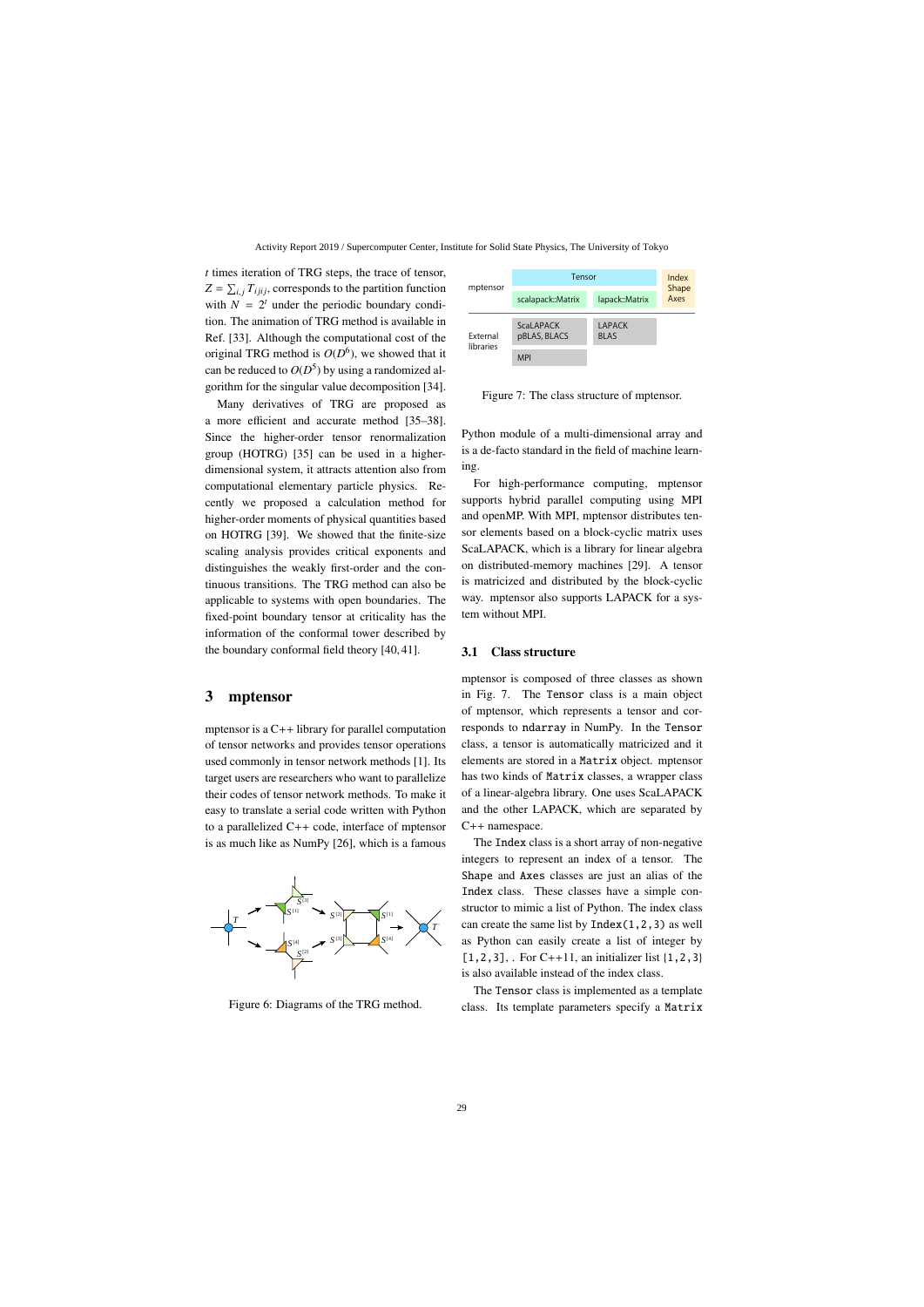class and a value type of elements (double or complex). For examples, a real-valued distributed tensor is Tensor<scalapack::Matrix, double> and a complex-valued non-distributed tensor is Tensor<lapack::Matrix, complex>. Since all functions for the tensor class accepts any patterns of template parameters, users can easily change a type of tensors. In addition, mptensor is designed to make it easy to support another library for linear algebra in the future. It is because the tensor class can accept any matrix class if it satisfies necessary interfaces.

#### 3.2 Access to tensor elements

To access an element of a tensor, mptensor provides two ways. One is to access an element with an index of a tensor, which we call a global index. For example, we can get and set an element of a four-index tensor *T* by specifying  $(i, j, k, l)$ . The other way is to specify a local index of a one-dimensional array where distributed elements are stored. In mptensor, a tensor is matricized like as  $T_{ijkl} = M_{(ij),(kl)}$ . The huge matrix *M* is decomposed into small matrices by using the two-dimensional block-cyclic distribution in ScaLAPACK. A small distributed matrix on each MPI process is flattened and stored as a onedimensional array. The local index specifies a position in this one-dimensional array. In mptensor, matricization of a tensor is done in the tensor class, while translation between a index of the global matrix *M* and a local index is calculated in the matrix class.

Since tensor elements are distributed on MPI processors, access by the global index needs to check which process has an element  $T_{i i k l}$ . On the other hands, such a check is not necessary for the local index. Thus access by the local index has simpler interface like as usual array access, T[i]. We recommend a for-loop with the local index to access all the elements of a tensor. Member functions of the tensor class, global index and local position perform translation between the global and local indices. We note that local position also calculates which process has the element with the given global index.

#### 3.3 Tensor operations

In mptensor, many tensor operations are already implemented. Some typical operations are listed as follows.

- Tensor contraction (tensordot)
- Tensor decomposition
	- Singular value decomposition (svd)
	- QR decomposition (qr)
	- Diagonalization (eigh)
- Linear-equation solver (solve)
- Arithmetic operators  $(T + T', a \times T, \text{ etc.})$
- Element-wise vector multiplication
- Find minimum and maximum elements

These are sufficient to implement various tensor network methods including PEPS and TRG.

Tensor contraction is one of the main operation in tensor network methods. The tensordot function takes the almost same arguments of that in Numpy. For example, let us consider the following tensor contraction,

$$
C_{abc} = \sum_{i,j} A_{aibj} B_{jci}.
$$
 (7)

In mptensor, it is written as

$$
C = tensordot(A, B, \\ \text{Axes}(1, 3), \\ \text{Axes}(2, 0));
$$

The third argument indicates that the second and fourth indices of the first tensor *A* will be contracted. (Note that array index starts from zero in C++.) The fourth argument is for the second tensor *B*. The third index *i* in *B* (specified by the first element in the fourth argument) will be contracted with the second index of *A* and the first index *j* in *B* will connects with the fourth index of *A*. The resulted tensor *C* has three indices *abc* which consists of the non-contracted indices of the first tensor, followed by the non-contracted indices of the second.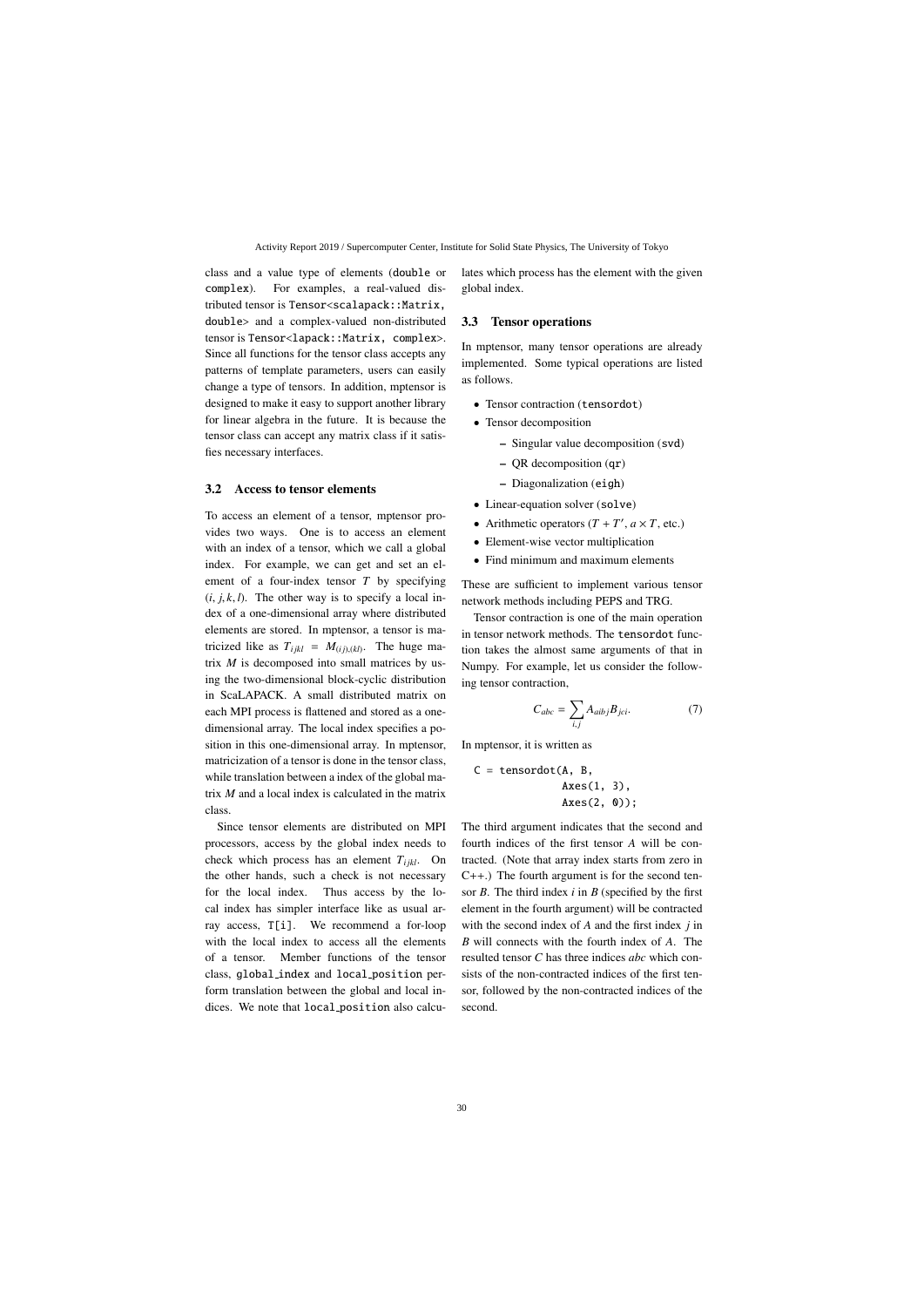

Figure 8: Elapsed time of ScaLAPACK routines, (a) a matrix-matrix multiplication (pdgemm) and (b) the singular value decomposition (pdgesvd). *N* is the linear size of a square matrix. The number of OpenMP threads per MPI process is 12. The solid lines indicate the perfect strong scaling.



Figure 9: Elapsed time per step of the HOTRG method on the two-dimensional Ising model. The number of OpenMP threads per MPI process is 12. The solid lines indicate the perfect strong scaling.

Another important operation in tensor network methods is the singular value decomposition (SVD). For SVD of a tensor, we need to specify the way of matricization. For example, let us consider the following decomposition,

$$
T_{ijkl} = \sum_{a} U_{ika} S_a (V^{\dagger})_{alj}.
$$
 (8)

To perform this operation in NumPy, a tensor *T* is matricized as  $T_{(ik),(l,j)}$  before SVD. The resulted singular value vectors are returned as a matrix,  $U_{(ik),a}$  and  $(V^{\dagger})_{a,(lj)}$ . Thus we need to reshape from a matrix to a tensor. mptensor provides a useful function for SVD of a tensor and the above decomposition is written in single line as

svd(T, Axes(0, 2), Axes(3, 1),

U, S, VT);

The second and third arguments specify the way of matricization. The first and third indices of *T* become the row index and the others do the column index. The order of indices specified in the second and third arguments also determines that of *U* and *VT*. The result of SVD is stored in the last three arguments. *U* and *VT* are an isometric tensor corresponding to the singular value vectors, while *S* is a one-dimensional array and has the singular values.

The performance of mptensor strongly depends on that of ScaLAPACK. The tensor contraction is performed by using the matrix-matrix multiplication routines (pdgemm and pzgemm). Thus it shows very high execution efficiency and parallel efficiency. On the other hand, parallel performance of SVD becomes worse in many processes as shown in Fig. 8.

We show the parallel efficiency of the HOTRG method implemented by using mptensor (Fig. 9). Clearly the strong scaling is satisfied for larger bond dimension *D*. It is because the heaviest part of HOTRG is contraction of a tensor network, which is scaled as  $O(D^7)$ . We note that deviation from the strong scaling in small bond dimensions is due to the singular value decomposition which has  $O(D^6)$  scaling.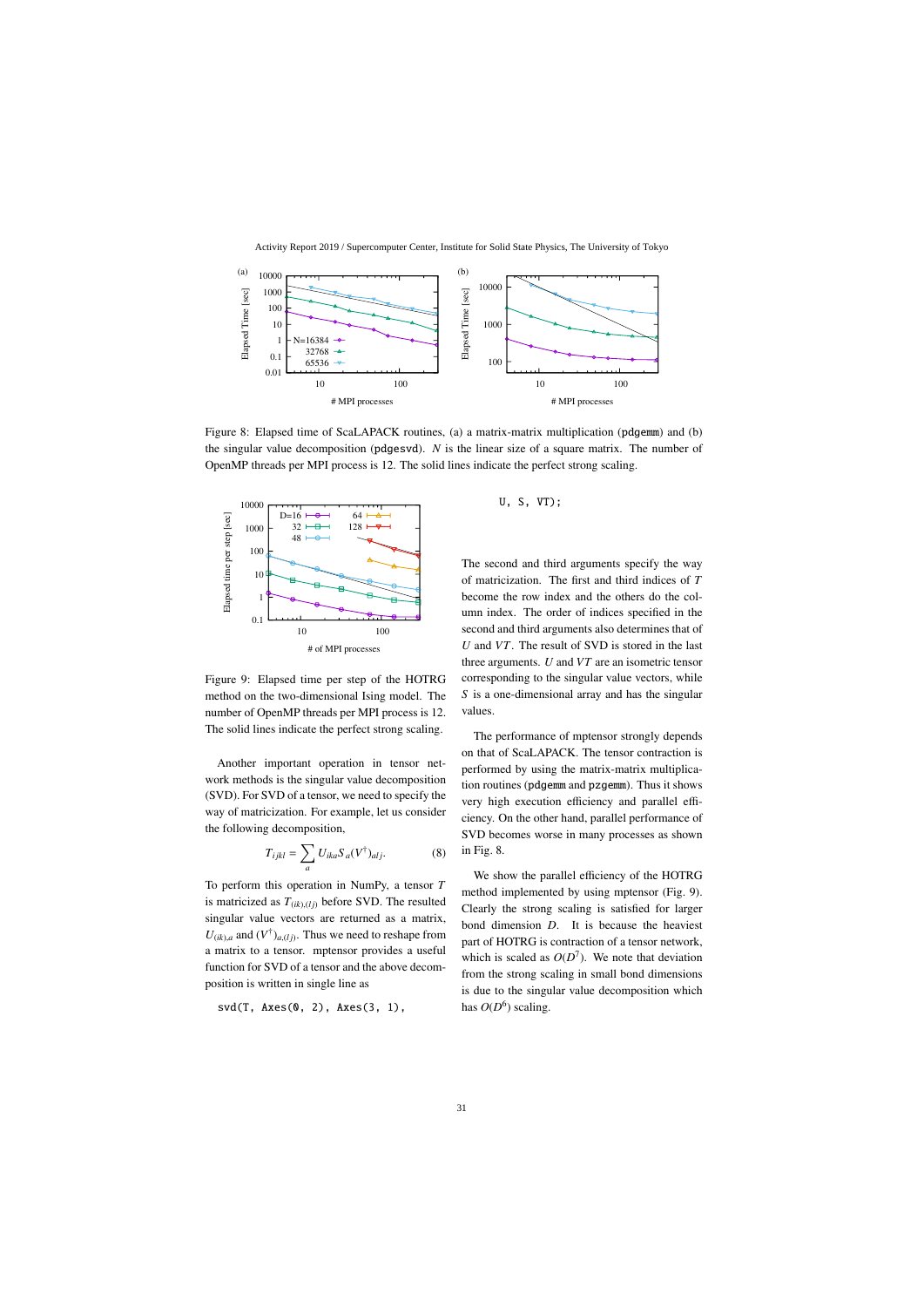### 4 TeNeS

TeNeS is a tensor-network solver for quantum many-body problems on an infinite twodimensional lattice [2]. TeNeS can calculate the ground-state wavefunction for user-defined Hamiltonian and evaluate user-defined physical quantities, including the magnetization and the correlation functions. TeNeS uses TOML [42] as the format of input files. This is a very simple configuration file format, easy to parse into data structures and also human-readable. The input file of the main program, tenes, defines simulation parameters, unit cell information for TNS, observables, and time-evolution operators. Since it is rather complicated for beginners, we provide two helper programs, tenes\_simple and tenes\_std, to generate an input file as similar to HΦ [5] and mVMC [7]. By using tenes\_simple, users easily create an input file of the predefined models and lattices. TeNeS (v1.0) supports generation of the input file for the spin-*S* Hamiltonian

$$
H = \sum_{\langle ij \rangle} \left[ \sum_{\alpha = x, y, z} J_{ij}^{\alpha} S_i^{\alpha} S_j^{\alpha} + B \left( \vec{S}_i \cdot \vec{S}_j \right)^2 \right] - \sum_i \left[ H S_i^z + \Gamma S_i^x - D (S_i^z)^2 \right]
$$
(9)

on the square, triangular or honeycomb lattice. A more complicated model is also possible by editing an input file directly.

The variational wave function of TeNeS is represented by infinite tensor network called an infinite projected entangled paired state (iPEPS) or an infinite tensor network state (iTNS). Each tensor has five indices. One corresponds to the physical degrees of freedom. The others, called virtual bonds, connect with tensors on the nearest neighbor sites. The bond dimensions of the physical and virtual bonds are denoted by *d* and *D*, respectively. In iTNS, we need to assume a lattice translational symmetry with a certain period. Figure 10(a) shows a diagram of iTNS with  $2 \times 2$  sublattice structure. We note that TeNeS always uses a tensor network on the square lattice. Other twodimensional lattices including the honeycomb and



Figure 10: (a) Graphical representation of the iTNS wavefunction with  $2 \times 2$  sublattice structure. (b) Diagram of the inner product  $\langle \Psi | \Psi \rangle$ , which is called the double layered tensor network.

triangular lattices is properly mapped to the square one.

To obtain the expectation value of a physical quantity in iTNS, we need to calculate tensor networks corresponding to  $\langle \Psi | O | \Psi \rangle$  and  $\langle \Psi | \Psi \rangle$ . The diagram of  $\langle \Psi | \Psi \rangle$  is called the double layered tensor network (Fig. 10(b)). To calculate contraction of this infinite network, TeNeS uses the corner transfer matrix method (CTMRG) [19,20]. We focus on a part of the network and the other part is approximated by the corner transfer matrices and the edge tensors [43, 44]. These environment tensors are optimized by absorbing the local tensor until convergence. The accuracy of the environment tensors is determined by its bond dimension  $\chi$ . Since the bond dimension after contraction of the physical bond in the double layered tensor network is  $D^2$ , we usually take that  $\chi$  is proportional to  $D^2$ . The computational cost of CTMRG is  $O(D^{10})$  or  $O(D^{12})$  depending on the way of the partial (truncated) SVD in CTMRG.

In order to approximate the ground state by iTNS, we need to optimize elements of tensors. TeNeS supports the imaginary-time evolution method based on

$$
|\Psi_{\text{ITNS}}\rangle \simeq e^{-\tau H}|\Psi_0\rangle,\tag{10}
$$

where  $|\Psi_0\rangle$  is the initial iTNS. If  $\tau$  is sufficiently large, the right hand side converges to the ground state and then the left hand side is expected to be a good approximation of the ground state with iTNS ansatz. TeNeS assumes that the Hamiltonian can be written as a sum of short range two-body interactions and uses the Suzuki-Trotter decompo-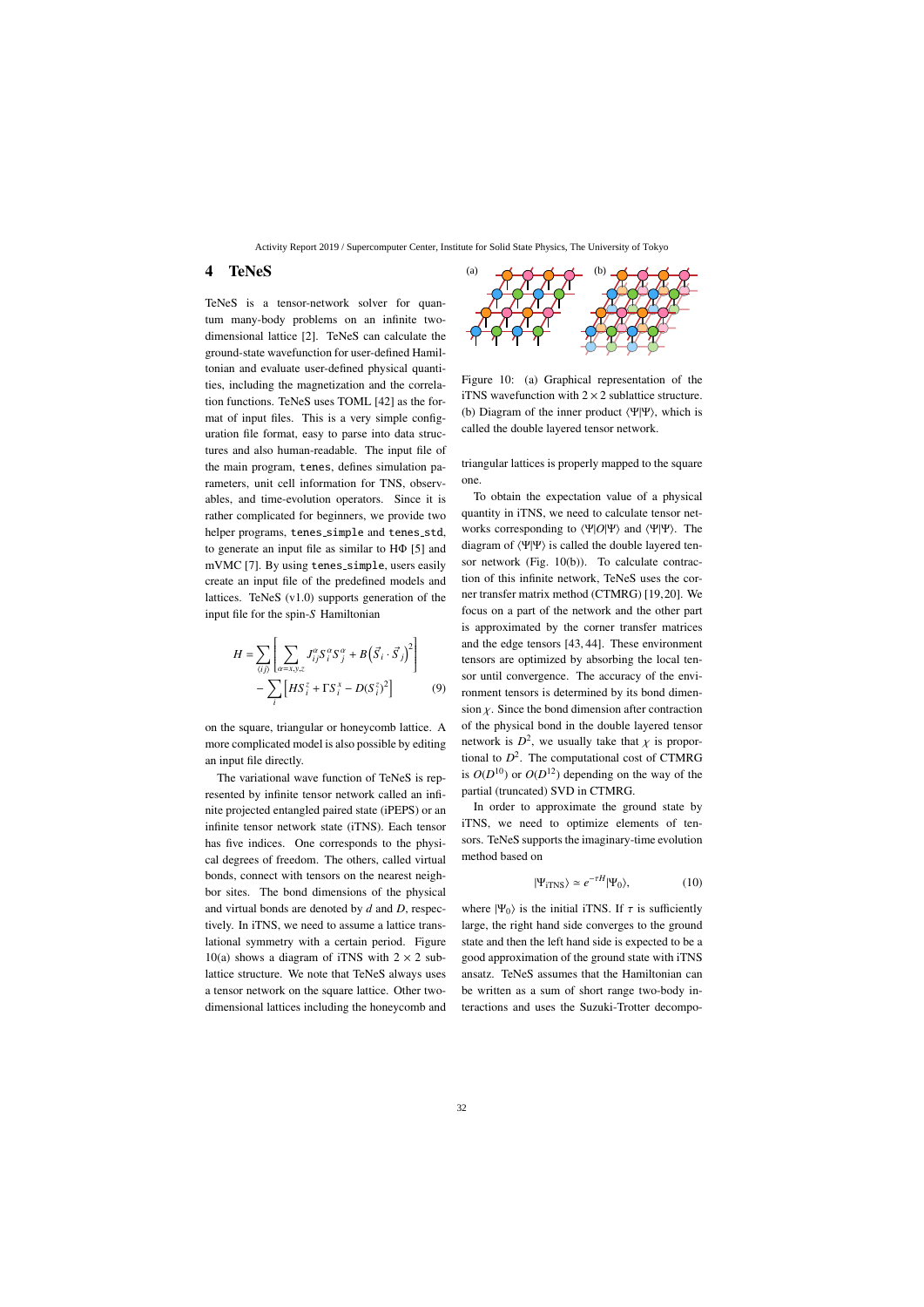

Figure 11: Elapsed time of TeNeS simulations with the virtual bond dimension  $D = 10$ . The blue square denotes elapsed time per step of the full update. The orange circle is tensor contraction for calculation of the expectation value.

sition. To avoid divergence of the dimension of virtual bonds, TeNeS supports two kinds of truncation approaches, so-called the full update [46] and the simple update [47]. The former solves the optimization problems of the whole network by using the CTM environment and has higher accuracy than the latter. Its computational cost is the same as CTMRG, that is,  $O(D^{10})$  or  $O(D^{12})$ . On the other hand, the simple update considers only a part of network. Its computational cost is  $O(D^5)$ , which is much cheaper than the full update. It is known that the simple update has strong dependence on the initial value and usually overestimates the magnetization. Thus we need to take care of results obtained by the simple update.

The accuracy of iTNS calculation depends on the bond dimension *D*. However, the computational cost is rapidly increases. Thus parallel computation is necessary to obtain accurate results. TeNeS supports parallel computation since tensor operations are done by using mptensor. We show elapse time of TeNeS in Fig. 11, where we simulate the transverse field Ising model on the square lattice. We use a real-valued iTNS with the virtual bond dimension  $D = 10$  and set  $\chi = D^2$  for CTM. Since calculation of the expectation value is tensor contraction, its parallel efficiency is quite good. On the other hand, the full update includes the singular value decomposition. Its performance is similar to that of SVD in ScaLAPACK (Fig. 8). We note that elapse time of the simple update per step is 0.01% of the full update.

### 5 Summary

In this paper, we have reported recent activities of developing tensor network softwares, mptensor and TeNeS. The former is an MPI/OpenMP hybrid parallelized tensor operation library. It provides many tensor operations commonly used in the tensor network methods and is already used in the published papers [48, 49]. One of future issues for mptensor is implementation of quantum number conserving tensors. If the system has a certain symmetry, its tensor network representation has a corresponding non-trivial structure [52]. This technique not only improves accuracy but also reduces computational cost and memory usage because such a tensor is block-diagonal. Another future issue is automatic differentiation, which becomes a common tool in a field of machine learning. Recently, application of automatic differentiation to tensor network methods was proposed and succeeded to obtain accurate results [53]. Since it requires huge memory, its parallelization should become important for large-scale calculation.

TeNeS is an open-source program package for calculation of two-dimensional quantum states based on iTNS. An advantage of TeNeS over other numerical approaches is that it can treat infinite systems. In this article, we only show the parallel performance of TeNeS because of space limitations. Accuracy of TeNeS simulations will be appeared elsewhere [50]. We hope that TeNeS becomes a useful standard tool for a wide range of researchers who are interested in the stronglycorrelated many-body problems.

## Acknowledgements

TeNeS is developed by Tsuyoshi Okubo, Yuichi Motoyama, Kazuyoshi Yoshimi, Takeo Kato and the authors. The original version of TeNeS is developed as pTNS by Tsuyoshi Okubo [3]. Development and